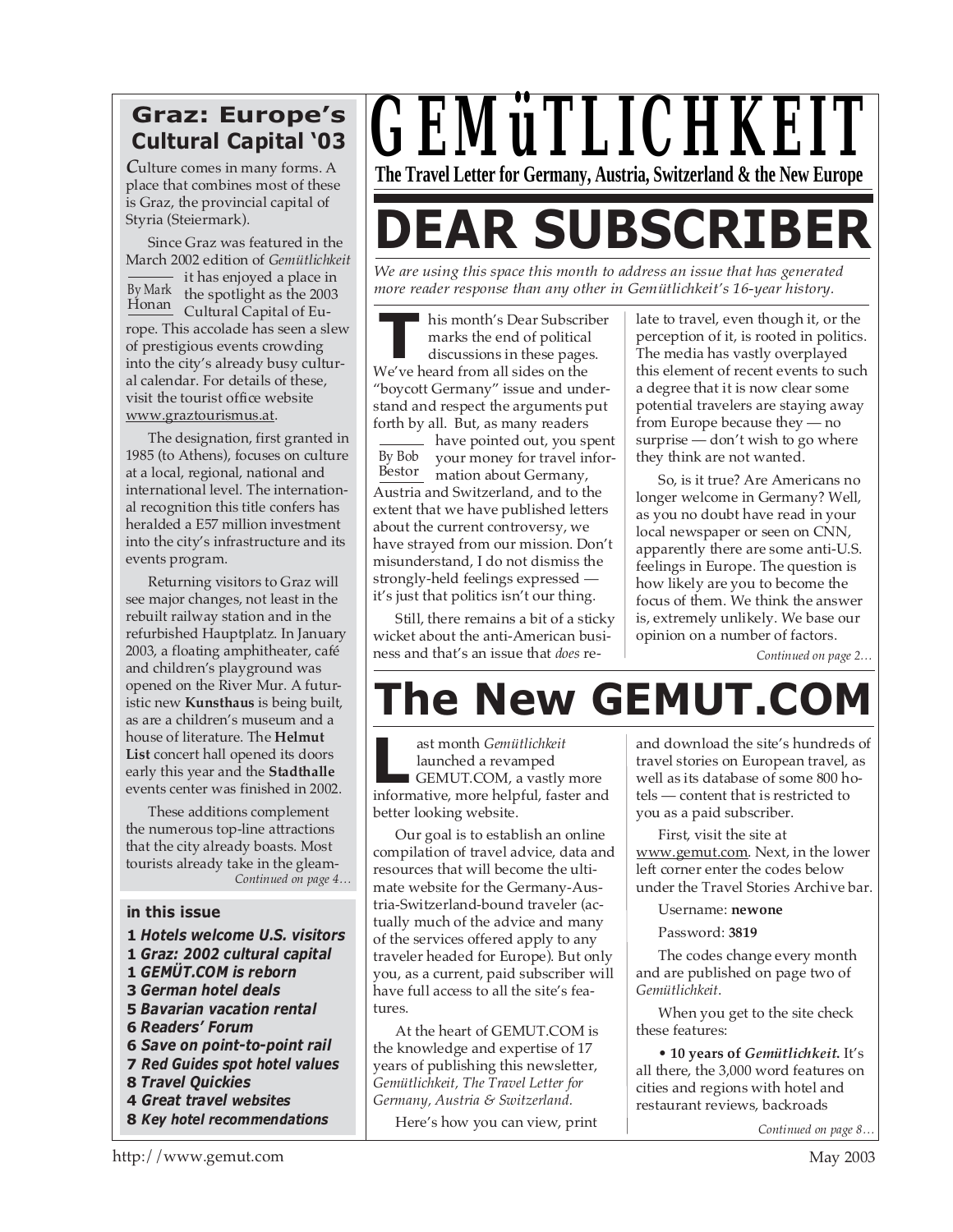#### *DEAR SUBSCRIBER Continued from page 1*

First, there is the poll we cited last month that found 70% of Germans still consider the U.S. their best friend.

And each day we hear from travelers just returned from Europe. We are still waiting for our first anti-American story.

Finally, there are the results of our own mid-April poll conducted among German citizens about their feelings toward Americans. To the owners and managers of more than 100 German hotels we emailed three questions:

*1. Are Americans welcome in your hotel in 2003?*

*2. Has the attitude in your country toward Americans changed in the past few months?*

*3. If our American readers visit your country in the near future, what would be your advice as to how they should conduct themselves?*

At press time we had received nearly 50 replies. As you may have guessed, all were positive. Of course, our methodology would not meet Mr. Gallup's standards; the sample has a clear financial bias and the "correct" answers were obvious. But let's admit we won't win any "scientific poll of the year" awards and take a look at what these Germans actually had to say about Americans coming to their country. Only a couple replied "yes" "no" and "same as always" to our three questions. The rest

added commentary that in all cases came through as thoughtful and heartfelt. Keeping in mind the three questions, here are a few of the responses:

#### **Dorer, Schönwald, Black Forest**

*1. We welcome American guests like everytime. There is no change.*

*2. No the attitude has not changed at all. We love to welcome American visitors.*

*3. The Americans have no reason to change anything. The situation has not changed. We are all not lucky about this war, but even a part of the Americans think like us. And there are the American soldiers who are in the war and not the Germans. So we have to feel with them. — M. Scherer-Carsola*

#### **Polar-Stern, Rostock/Kühlungsborn**

*1. We welcome people from all over the World to our hotel on the basis of their personal character and do not discriminate on the grounds of their government's policies. — M. Scherer-Carsola*

*3. They should be proud of their country's democratic traditions and respect "old Europe's" historic experiences with wars and its own views about Iraq and the right way to combat terrorism. — Albrecht Kurbjuhn*

#### **Vier Jahreszeiten, Heidelberg**

*The most important message is that tourists from America are always welcomed in Germany. A special behavior is not necessary because nobody is doing anything. One or two taxi-drivers in Berlin or Frankfurt are not Germany.*

*I would like to give you a couple of examples. Two weeks ago there was a big international meeting at the Heidelberg*

*University. The city and the people of Heidelberg were so great, that most delegates from the USA decided to stay a couple of days longer than expected. — Prof. S. C. McKelvey*

#### **Speicher am Ziegelsee, Schwerin**

*The political situation between our two countries is strained, that's true. During the election campaign last year, Mr. Schröder tried to make points with dishonest tactics. Later on Mr. Schröder couldn't revise his promises "not to take part in the war against the Irak."*

*One day there will be a new chancellor in Germany and a new president in the USA. Between my friends I don't know any person who has anti-American feelings. We all like the American people and their country. There are millions of Germans and Europeans who feel the same way that I feel. — Margot Hirte*

#### **Kraft, Munich**

*Not a single person, I have talked to during the last few weeks showed anti-*

#### **Using Gemütlichkeit**

• Foreign currency prices are converted to U.S. dollars at the exchange rate in effect at the time of publication. • Hotel prices listed are for one night. Discounts are

often available for longer stays. • All hotel prices include breakfast unless otherwise noted.

• Local European telephone area codes carry the "0" required for in-country dialing. To phone establishments from outside the country, such as from the USA, do not dial the first "0".

#### **Logging on to our Website**

Except for the most recent 12, back issues in text format from January 1993 are available free to subscribers only at http://www.gemut.com (click on "For Members Only"). To access the issues enter the user name and password published in this space each month. The new codes are:

User Name: **newone** Password: **3819**

#### Vol. 17, No. 4 **C E M A: TI I C H I V E I T** | HOTEL RESTAURANT RATING KEY **May 2003 Rating Scale Rating Scale Rating Scale Scale Rating Scale Scale Scale Scale Scale Rating Scale Scale** GE*NIUI* LI

| <b>Publishers:</b><br>Editor:                                                                                                                                                                                                                                                                                                                                                                                                                    | Robert H. & Elizabeth S. Bestor<br>Robert H. Bestor |  |  |  |  |
|--------------------------------------------------------------------------------------------------------------------------------------------------------------------------------------------------------------------------------------------------------------------------------------------------------------------------------------------------------------------------------------------------------------------------------------------------|-----------------------------------------------------|--|--|--|--|
| <b>Contributors:</b>                                                                                                                                                                                                                                                                                                                                                                                                                             | Doug Linton, C. Fischer, R. Holliday, Jim Johnson   |  |  |  |  |
| <b>Web Master:</b>                                                                                                                                                                                                                                                                                                                                                                                                                               | Paul T. Merschdorf                                  |  |  |  |  |
| <b>Consulting Editor:</b>                                                                                                                                                                                                                                                                                                                                                                                                                        | Thomas P. Bestor                                    |  |  |  |  |
| <b>Subscription Dept:</b>                                                                                                                                                                                                                                                                                                                                                                                                                        | Kurt Steffans                                       |  |  |  |  |
| <b>Subscriber Travel Services:</b>                                                                                                                                                                                                                                                                                                                                                                                                               | Andy Bestor, Laura Riedel                           |  |  |  |  |
| Gemütlichkeit (ISSN 10431756) is published 11 times each year by UpCountry<br>Publishing, 288 Ridge Road, Ashland OR 97520. TOLL FREE: 1-800/521-<br>6722 or 541/488-8462, fax: 541/488-8468, e-mail travel@gemut.com. Web<br>site: www.gemut.com. Subscriptions are \$59 per year for 11 issues. While<br>every effort is made to provide correct information in this publication, the<br>publishers can make no guarantees regarding accuracy. |                                                     |  |  |  |  |
| <b>POSTMASTER: SEND ADDRESS CHANGES TO:</b>                                                                                                                                                                                                                                                                                                                                                                                                      |                                                     |  |  |  |  |
|                                                                                                                                                                                                                                                                                                                                                                                                                                                  | Gemütlichkeit, 288 Ridge Road, Ashland OR 97520     |  |  |  |  |

| <b>Rating Scale</b>          | Scale                              | <b>Restaurant Criteria</b> |                          |
|------------------------------|------------------------------------|----------------------------|--------------------------|
| Excellent                    | $-20$<br>16                        | Food                       | 65%                      |
| Above Average                | $12 - 15$                          | Service                    | 20%                      |
| Average                      | 8 - 11                             | Atmosphere                 | 15%                      |
| Adequate                     | 4 -<br>- 7                         |                            |                          |
| Unacceptable                 | 3<br>0<br>$\overline{\phantom{a}}$ |                            |                          |
| <b>Hotel Rating Criteria</b> |                                    | <b>Value Rating</b>        | <b>Scale</b>             |
| People/Service               | 30%                                | <b>Outstanding Value</b>   | $17 - 20$                |
| Location/Setting             | 15%                                | Very Good Value            | - 16<br>12 <sup>12</sup> |
| Guestrooms                   | 30%                                | Average Value              | - 11<br>9                |
| Public rooms                 | 5%                                 | <b>Below Average Value</b> | 5 -<br>-8                |
| Facilities/Restaurant        | 20%                                | A Rip-Off                  | N<br>4<br>٠              |
|                              |                                    |                            |                          |

#### **Special © Designation**

By virtue of location, decor, charm, warmth of management, or combination thereof, an especially pleasant establishment.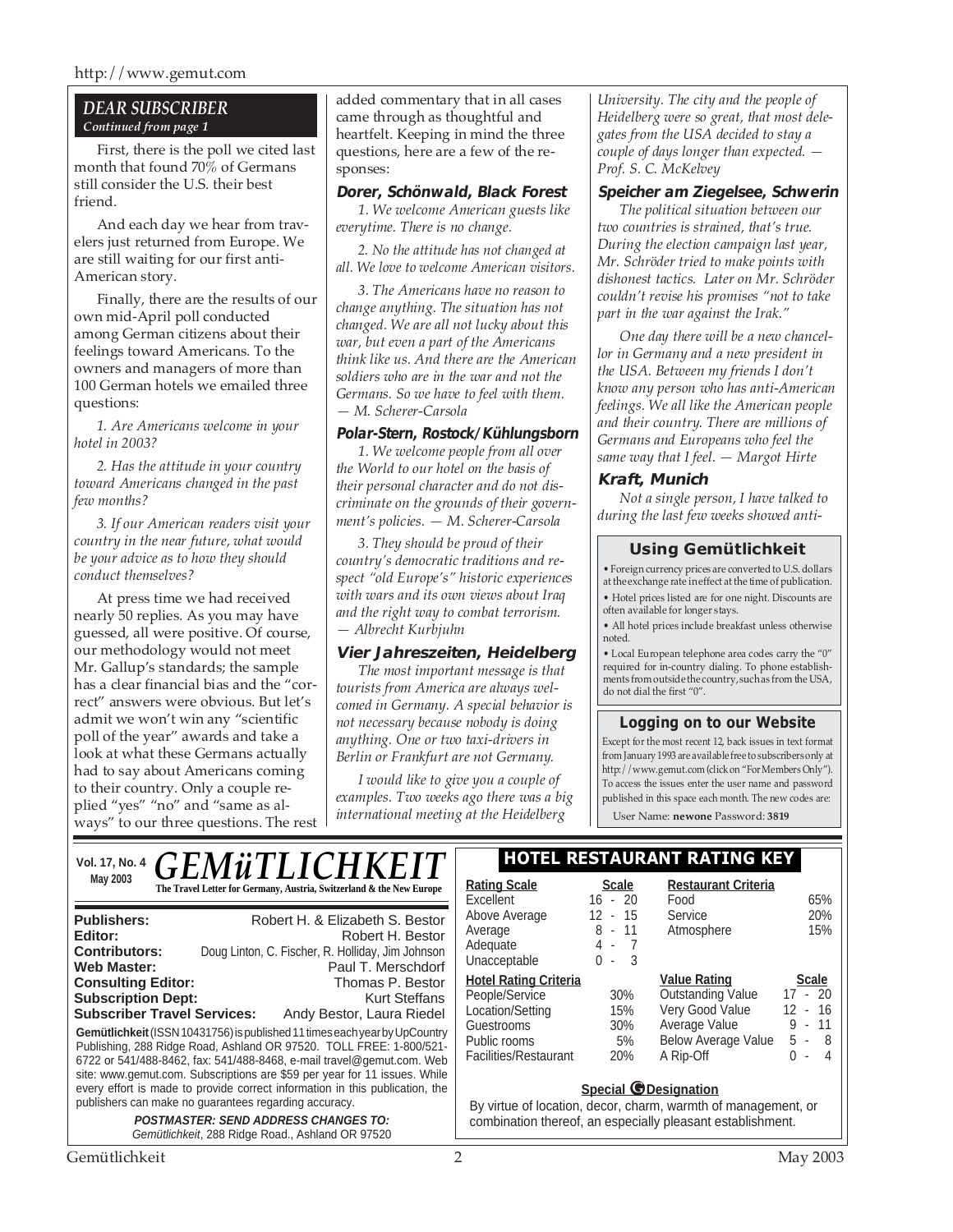#### *RHINE Continued from page 1*

*American feelings. People here, especially elder ones, knowing personally what "war" means, have anti-war feelings.*

*We know, that also most American citizens would prefer a life in peace. So everybody, who wants to visit us with peace in his mind, will be welcomed with a friendly smile!!! —Werner Andree*

#### **Zum Ritter, Heidelberg**

*I feel that the German and American people (other than our politicians) basically live together in the usual way. Hopefully our politicians will follow shortly ! — Nicolaas Bootsma*

#### **Art Nouveau, Berlin**

*Germans refuse to be anti-American. They eat and drink American fast food and also like American visitors. They demonstrate against war — not all of us, but most, are against war. — Gerhard Schlenzka*

#### **Hotel Kronprinz, Berlin**

*Especially in Berlin, the German capital we welcome most cordially our friends from America. All those years after WW II we have been living close to our American friends in the American sector of the divided city. Many American companies have their offices here in Berlin.*

*Many Germans might think differently about the American politics - but we are eager to discuss this with our friends from the United states when they are visiting our country. So lets talk about it - as friends discuss their different point of views! Do not hesitate to do so, while you are here - we respect your feelings. — Kurt Hermandung*

#### **Villa Bellevue, Meersburg**

*I just talked to some of my employees and have to tell you truly that Americans are not only welcome in our hotels but are also our favorite guests.*

*I do not think that in the past few months the attitude in Germany towards American holiday visitors has changed. I would rather say that after Schröder's decision not to support the USA in the war against Irak we Germans are very disappointed about the German politics and now think that the Americans attitude against the Germans have changed.*

*One thing for sure: the Hotel "3 Stuben" and the Villa Bellevue is always* *looking forward to welcoming American guests in Meersburg.— Tanja Drewing*

#### **St. Nepomuk, Bamberg**

*The Hotel St. Nepomuk exists since 1983. In the last 20 years we welcomed a lot of foreign people. Bamberg is a city of culture, universities and of open hearted citizens. We cannot even imagine to repel any people because of its nation or religion. So we also hope, that no American hesitates to visit our hotel just because we also have Islamic guests.*

*Since World War II, as the American nation freed Europe of nationalism, we are very proud to have you as our friends. We are looking forward to welcome every single American visitor. — Sebastian Bauer*

#### **Alpenhof, Schönau am Königsee**

*I had two guests which wrote me a bad mail concerning the things our government said about this war - I was shocked and did not know what to think. As long nobody starts to accuse single persons of what is happening, whether good or bad, everybody will feel well and enjoy his holiday.— Stefan Zapletal*

#### **Holländer Hof, Heidelberg**

*We are very happy to see the American guests in town. We are aware of the fact that some Germans do not agree with the political decisions of the near past but we are also of the opinion that there is a difference made between governments actings and American civilians travelling for holiday. — Nora Grohmann-Fey*

#### **Der Europäische Hof, Heidelberg**

*The official government line and the published media data differ from the general feelings in our country. Most people consider themselves to be good friends of the United States, especially as the question simplifies the political situation: Are you for or against a war in Iraq? — Ernst-Friedrich von Kretschmann*

#### **An der Oper, Munich**

*People can have different ideas. That is not a reason not to talk together !!*

*That is what we call democratic. — Nicole Santini*

#### **Birkenhof, Hanau**

*Surely there is a clash between the opinions from America and other countries, but that cannot mean that individual persons from the country get discriminated. We can assure you that in our region Americans are welcome and respected like ever before. Many Americans* *live in the Army in this region and they are treated nicely and warm as before. — Stephanie Tschunt*

#### **Sorat Hotels, 18 in Germany**

*I would say that German people are quite well capable to distinguish between political decisions and states reasons, and the opinion of the individual. We do not see any reason at all why Americans should change their behavior when traveling to Germany - we know them as cheerful and culturally interested guests who can move around in Germany wherever they like. — Imke Sommer*

#### **Wolff's Art Hotel, Weimar**

*1. Yes we welcome American visitors in our country, in our city, and in our hotel.*

*3. If American visitors accept the culture of the country they visit they never need any advice. — Dr. Christian W. Wolff*

#### •••

There were other responses, but these are representative. Though several expressed reservations about the war, and others were critical of the German government, there was not one anti-American comment. The cynical response to this simple questionnaire is "of course they welcome Americans, they want our money." It is a valid point, but the comments indicate that these Germans have not only given thought to this issue, but have a genuine liking for Americans.

We used the lead story space this month to underscore our own strong feelings. It is not about a Germany travel boycott; it is about whether Americans can still feel welcome in Germany. Think for a moment about how you would respond today to Germans visiting your town and you have the answer to how you will be received in their country. — RHB

•••

A few of the hotels we surveyed volunteered special discounts or packages.

• **Hotel Polar Stern, Rostock.** "To demonstrate our strong views about not making all Americans responsible for a foreign policy many Germans find questionable, we are offering a 10% reduction to American guests." Tel. +49/038293/82 90, email: kborn.polar-stern@t-online.de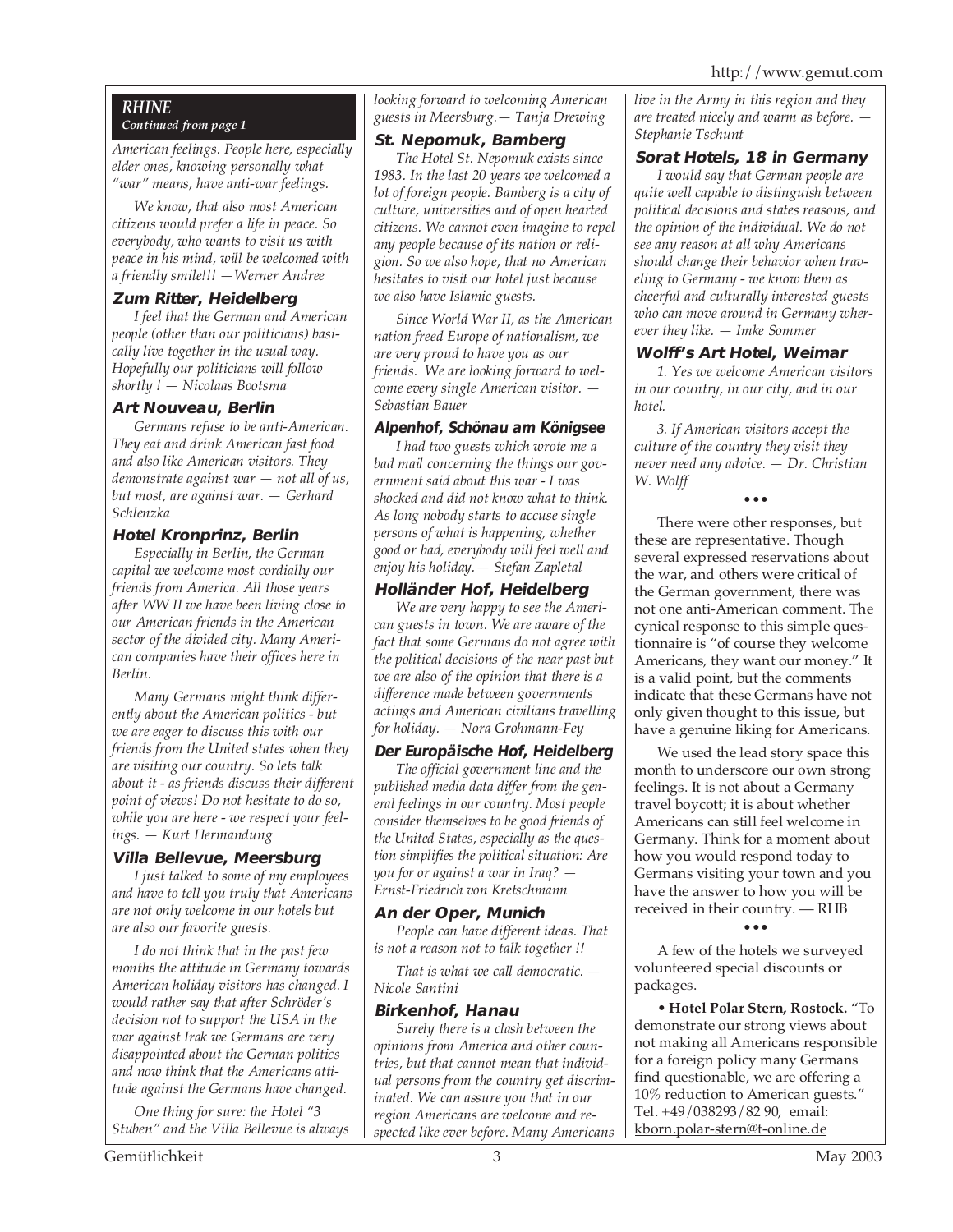• **Wolff's Art Hotel, Weimar.** Special-year-rate: E99 (\$108) in twinand E69 (\$75) in single rooms. Tel. +49/0364/354 060, email: call@wolffs-art-hotel.de

• **Holländer Hof, Heidelberg.** Summer in Heidelberg deal includes room, welcome drink, dinner in Zum Ritter restaurant and breakfast. Comfort single E89 (\$98), comfort double E118 (\$129), superior double E128 (\$140). Tel. +49/06221/6050-0, email: info@hollaender-hof.de

• **Hotel Acanthus, Munich.** Double E85 (\$93), minimum four-night stay must include Friday, Saturday and Sunday nights. Not valid during trade shows, conventions, Oktoberfest. Tel. +49/089 /23 18 80, email: acanthus@t-online.de

• **Park Hotel, Lübeck.** Two-night package includes one dinner, two breakfasts, museum admission tickets, city or harbor sightseeing tour. E260 (\$285) for two persons. Tel. +49/0451/87197-0, email: info@parkhotel-luebeck.de

• **Kempinski Hotel Atlantic, Hamburg.** Standard double or single rooms from E158 (\$173), superior double or single rooms from E165 (\$173), deluxe double or single rooms from E188 (\$173), junior suite from EUR 244 (\$173). Tel. +49/040/2888 809, email: susanne.semmroth@kempinski.com

#### **Key Websites for the Traveler**

**• www.gemut.com** Gateway site for travelers to Germanic Europe, including car rental, rail passes, hotel bookings, traveler feedback, travel tips and past issues (free access to back issues for subscribers; see log-on info on page 2).

**• www.viamichelin.com** The Michelin database of hotels and restaurants plus great interactive trip planning tools.

**• www.travelgearnow.com** Guidebooks, maps, travel accessories, name-brand luggage, all at 10% off for subscribers.

**• www.mapblast.com** Map and automobile trip planning. Locates routes and distances.

**• bahn.hafas.de/bin/query.exe/en** German rail. Train schedules throughout Europe, not just Germany.

**• www.sbb.ch/index\_e.htm** Swiss and European rail schedules.

**• www.ski-europe.com** Top web resource for skiers with much data on Alpine resorts.

**• www.myswitzerland.com** Website of Switzerland's national tourist authority.

**• www.germany-tourism.de** Germany's national tourist authority.

**• www.anto.com** Austria's national tourist authority. **• http://www.hhog.de** Website for an alliance of historic German cities.

#### *GRAZ Continued from page 1*

ing metalware of the medieval **Landeszeughaus**, where fine workmanship and delicate engraved designs belie the brutal purpose of the 30,000 pieces of weaponry and armor that they grace. For a perfectly-composed vista, open one of the 4th-floor windows which face the Landhaus courtyard and the Schlossberg hill. The armory is bang in the center at Herrengasse 16, and is open daily except Monday (E4.30/\$5 entry).

West of the center, but easily reached by Tram No 1, is the astronomically-themed **Schloss Eggenberg** at Eggenbergen Allee 90 (closed Monday, admission to interior E5.45/ \$6). This bursts with Baroque pomp in its state rooms, and also hosts a couple of reasonably diverting museum collections. Even if you don't go inside, you can enjoy roaming amongst the peasants in the palace's extensive park lands.

Less mainstream sights include the small but interesting **Museum of Perception**, where your five senses will be tested and tricked. It's at Friedrichgasse 41, and opens from 2pm-6.30pm Wednesday-Monday (admission E4.00/E1.80 — \$4.40/\$2 for adults/children; www.muwa.at).

Culture, at a stretch, can even encompass the activities of local boy Arnold Schwarzenegger. Nowadays mostly known as a muscle-clad hero in Hollywood epics, Arnie started his career as just another bodybuilder. You can get an idea of how he acquired those famous muscles at Graz's football stadium, the **Arnold Schwarzenegger Stadion**. Within the building is a gym where Arnie once worked out. It's visited by numerous tourists, despite the fact that there's relatively little to see beyond a few pictures and bench presses. Find it south of the center at Stadionplatz 1; admission is free and it's open 6am-10pm Monday to Friday, 10am-9pm weekends and holidays.

Each time I visit Graz I find something new to discover and enjoy. And now, with all the extra attractions inspired by Cultural Capital status, you can be sure of one thing. As Arnie has been known to say: I'll be back.

In addition to hotels and restaurants listed in *Gemütlichkeit's* March '02 issue, try these:

#### **Accommodations**

#### Gasthof-Pension zur Steirerstub'n

This small-scale, three-star pension provides a calm retreat just a few minutes' walk from the medieval town center. The rustic dining area (where tasty Styrian standards are dished up) is awash with ephemera evoking Styrian rural charm. Guests share space with antique stoves, garden gnomes, cut flowers, rows of dried corn and other knick-knacks, none of which would look out of place in an Austrian farm house. This personal attention to detail very much reflects the welcome offered by the manager Birgit Sommer.

Out front are tables where guests can relax amid chalked menus, potted plants and sun canopies. The building is set back from Lendplatz, and features window boxes and green wooden shutters.

The quaint clutter of the restaurant/bar area does not really extend to the 14 bedrooms. These are rather more modern and functional in feel, yet retain the odd homey touch. Rooms vary in size, though all have white walls, satellite TV and *en suite* shower and toilet. Room 13 has wood beams on the ceiling, and like the other rooms facing Lendplatz, a fine view of the hilltop clock tower.

**Daily Rates**: Singles E37 (\$41), doubles E66 (\$73), apartment E25 to E50 (\$27-\$55) per person

**Contact:** Gasthof-Pension zur Steirerstub'n, Lendplatz 8, Graz A-8020, tel & fax +43/0316/71 68 55, email: office@pension-graz.at, web: www.pension-graz.at.

**Rating:** QUALITY 13/20, VALUE 15/20

#### **Sustenance**

Gamlitzer Weinstube This traditional Styrian Beisl has been situated in the busy pedestrian square in the center of Graz since 1660. Its popularity suggests it's a good bet to continue in the same vein for many years to come. Housed in an elegant ochre building complete

Gemütlichkeit 4 May 2003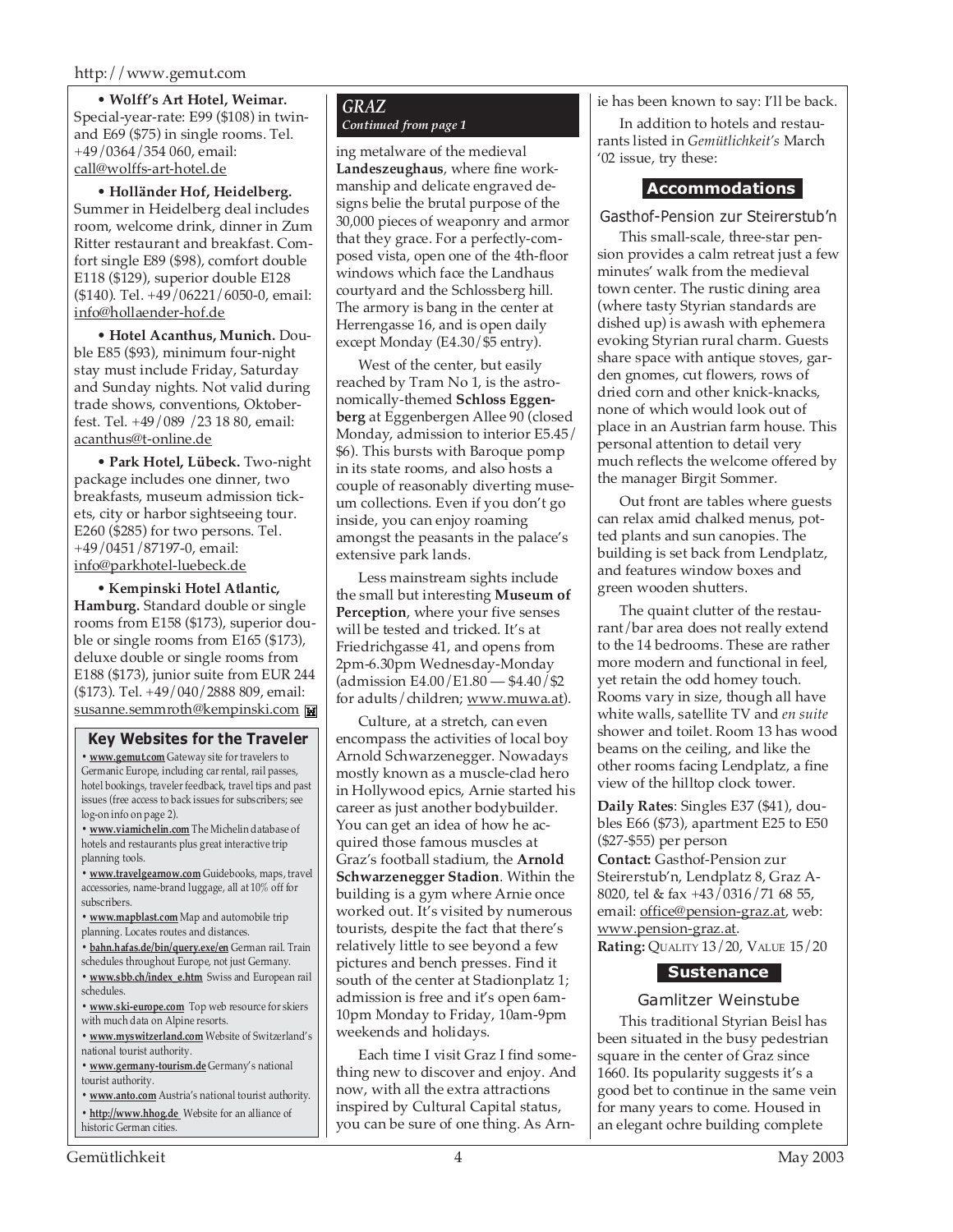with stucco façade, the interior is somewhat more relaxed and egalitarian than you might expect. Come here for local color and ambience rather than for out and out comfort. Tables can be cramped inside, though there's plenty of room outside to stretch your legs amid the hustle and bustle of the plaza. Protected beneath large umbrella canopies and bordered by potted shrubs, these openair tables are ideal if you like peoplewatching.

The food includes standard Austrian fare such as succulent *Schnitzels* (E7.20/\$8 to E10.80/\$12), though I usually go for one of the dishes served in a sizzling hot pan (*pfandl*). The *Steirerpfandl* (E6/\$7) is a tasty and filling combination of minced meat, *Spätzle*, potatoes, melted cheese and mushroom sauce. As suggested by its name, wine should be your beverage of choice. There's a selection of local and regional wines to choose from for just E2.80 (\$3) per glass.

Gamlitzer Weinstube, Mehlplatz 4, Graz, A-8010, tel. +43/0316/828760, fax 832544, email: karinpeitler@gmx.at, web: www.gamlitzer.com Open 9am to 11pm Mon.-Fri. (closed weekends and holidays)

**Rating:** QUALITY 12/20, VALUE 16/20

#### Landhaus-Keller

For a platterful of traditional charm, a fair measure of character, and a touch of romance, this longestablished restaurant can't be beat. Diners enjoy the personal ministrations of husband and wife team Doris and Günther Huber. The interior is formal yet welcoming. Clients can gaze at historic murals, coats of arms, and floral displays in wall alcoves, all the while being soothed by background classical music. Nevertheless, on a sunny summer's day you might prefer to take to the outside, where tables overlook the splendid proportions of the adjacent 400-year-old arcaded courtyard.

The food comprises mostly regional and national dishes, reliably cooked and presented with care. Kürbiscremesuppe (E4/\$4), a vegetable soup lightened with green pumpkin

seed oil, arrives with a hunk of delicious farmhouse bread. Though *Tafelspitz* is usually associated with Vienna, it's excellent here. The beef, from Styrian cows, is lean and tender (E15/E18 — \$16/\$20, small/large portion), and apple horseradish sauce provides the perfect accompaniment. The wine list strongly showcases Styrian vintners, and you can order most vintages by the glass.

Landhaus-Keller, Schmiedgasse 9, 8010 Graz, tel. +43/0316/830276, fax 830276-6, email: office@landhauskeller.at, web: www.landhauskeller.at. Open 11.30am-midnight Mon.-Sat., 11.30am-3pm Sun.; closed holidays and  $1<sup>st</sup>$  -  $6<sup>th</sup>$  January **Rating:** QUALITY 15/20, VALUE 15/20

#### Wintergarten Restaurant

For gourmet food that won't break the bank, my choice would be this airy restaurant within the confines of the Baroque four star hotel, **Erzherzog Johann**. It's as elegant as you would expect, with meticulous service. The food is served in a plant-filled, glasstopped atrium in the heart of the building. The feeling of openness (high ceiling, overlooking balconies), however, is perhaps not conducive to romantic dining, and at lunch you'll run into your fair share of besuited business people blowing the expense account. Capacity is only 45-60 diners, so reservations are advised.

Meals include national dishes, though often given an Italian twist by the Gault Millau-awarded chef Herbert Bergler. The menu changes weekly. There are a couple of set meals which are better value at midday: four courses, for example, costs E16 (\$18) at lunch or E35.40 (\$39) at dinner. Wines (mostly Austrian) are about E3.50 (\$4) per small glass. During my visit main courses cost E14- E19.50 (\$15-\$21) and included salmon-trout, bream, veal and ox, but nothing much for vegetarians. I enjoyed the venison (two kinds) mixed with a piquant ratatouille sauce. Pure Austrian, is the rich Erzherzog Johann Torte (cake); or there's the equally calorie-filled chestnut soufflé with spicy pears and Traminer cream, wherein I could detect chocolate, rum, cinnamon, and lots and lots of sugar. A fine way to end the meal.

#### **Bavarian Vacation Rental Near Garmisch-Partenkirchen**

*This is the first in a series on vacation rentals offered by Drawbridge to Europe.*

*T*itled "Wetterstein" for its view of that craggy row of peaks, this 754 square-foot flat, suitable for two persons, is on the first floor (our second) of a multi-family home in Grainau, a pleasant village just six kilometers from Garmisch-Partenkirchen.

The décor is typical of the region with dark wood wainscoting and beamed ceilings. There is a large living area, separate bedroom with double bed, private bath, fully-equipped kitchen, and, in the Bavarian-style, a cozy built-in circular dining corner surrounded by windows with spectacular mountain views. The sun will likely dictate your outdoor retreat, as there is both a south and east-facing balcony with furniture.

Standard amenities — phone, cable TV, and radio — are provided as well as reserved parking.

The Grainau/Garmisch-Partenkirchen location is, of course, central to many of southern Bavaria's top attractions including the Royal Castles, the Wieskirche, Oberammergau, the Abbey at Ettal, the Zugspitze, and several lakes. Munich is 50 minutes by car. Grainau is not served by rail but there is bus service to the Garmisch-Partenkirchen rail station.

Depending on the season, the price ranges from \$559 to \$618 per week. Add about another \$100 for linens, final cleaning, tax, and booking charge.

Contact: Drawbridge to Europe, Inc., 888-268-1148, email: info@drawbridgetoeurope.com, web: www.drawbridgetoeurope.com.

Wintergarten, Sackstrasse 3-5, 8010 Graz. tel. +43/0316/811616, fax 11515 Email: office@erzherzog-johann.com, web: www.erzherzog-johann.com Open 11.30am-2pm & 6pm-11.30pm Wed.-Sun.

**Rating:** QUALITY 16/20, VALUE 14/20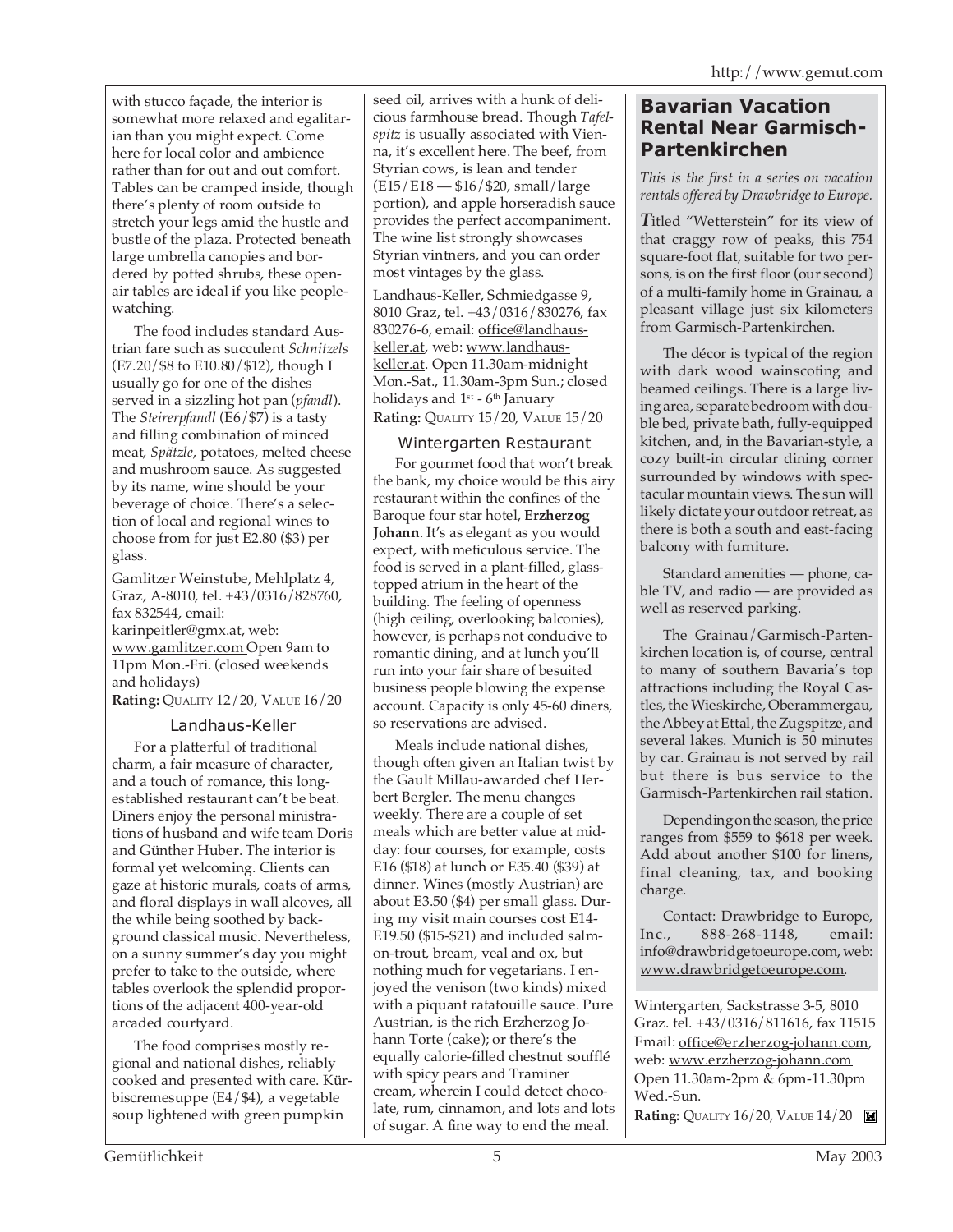## **Readers' Forum**

#### **St. Goar on St. Goar**

Your November issue's report on the "Romantic Rhine" was fascinating. That area is one of the most beautiful scenic spots in western Germany. My ancestors on my father's side lived in the town of St. Goar for over five centuries and therefore I bear the name of this small town on the left bank of the Rhine.

One of my forefathers had been mayor of St. Goar from 1800 until 1806. The present mayor of St. Goar invited my wife and me to visit there. The highlight of our stay was attending the annual "Rhine in Flames" fireworks celebration which we watched from one of about eighty steamers that were anchored in the Rhine River between St. Goar and St Goarshausen. The fireworks lasted for about one hour and were truly spectacular. Until we saw these fireworks, we had thought that a fireworks-display on the ground of the Sidney Opera House that we had watched from our hotel room overlooking the harbor had been singularly exceptional. These fireworks on the Rhine River topped Sidney, Australia!

Over 100,000 visitors, we were told, had gathered in and around St Goar, a town of about 5,000 inhabitants. Some of your readers may be interested to know that the 2003 presentation of this event will take place on Saturday, August 2. Detailed information on all this (hotel accommodations and guesthouses) can be found on

www.st.goar.mittlerhein.net.

HERBERT ST. GOAR CHATTANOOGA TN

#### **Affordable Bellagio Hotel**

How many times have you pulled off the road for a great view, and wished there was a hotel there? Here it is: **Hotel Il Perlo Panorama** above Bellagio, on Lake Como south of Switzerland. The view north towards Bellagio and *la punta di sparti venta* (point that splits the wind) is spectacular. Last fall my wife and I sat one morning for four hours drinking coffee and staring at it. It was our fourth

#### *Tip of the Month:* **Buy Point-to Point Rail Tickets in Europe**

*W*hen purchasing point-to-point rail tickets your main decision is whether to buy them here in the U.S. from **Rail Europe***/Gemütlichkeit* or wait until you get to Europe. In our experience, many travelers overpay for the sake of convenience. They like the security of having their rail ticket and seat reservation in hand prior to leaving the U.S. As you'll see, that can be expensive. Let's take the example of two persons

traveling Munich to Berlin. Let's also assume it will be their only train trip in Europe; thus a point-to-point ticket rather than a rail pass is the obvious choice.

The savings

can be considerable if you buy your tickets in Germany. Not only are fares generally lower from **Deutsche Bahn** (DB), discounts are offered for two or more persons traveling together under DB's "Plan & Save" program. The table above compares U.S. vs Germany fares on the Berlin-Munich route. As you can see, buying in Germany is

| Berlin-Munich One Way Rail Fares*            |                      |       |           |  |  |
|----------------------------------------------|----------------------|-------|-----------|--|--|
| Purchase tickets in                          |                      | U.S   | Germany** |  |  |
| 1st Cl                                       | <b>Highest Price</b> | \$172 | \$135     |  |  |
| 1st $Cl$                                     | <b>Lowest Price</b>  | \$132 | \$92      |  |  |
| 2nd Cl                                       | <b>Highest Price</b> | \$117 | \$90      |  |  |
| $2nd$ $Cl$                                   | <b>Lowest Price</b>  | \$91  | \$62      |  |  |
| * Based on two persons traveling together    |                      |       |           |  |  |
| ** Based on exchange rate of 1 euro = \$1.09 |                      |       |           |  |  |
|                                              |                      |       |           |  |  |

chased in Europe. The best place for that information (and as far as we know the only place) is the website of the **French National Railways** (www.sncf.com). Unlike the Swiss, German and Austrian rail sites, the French site computes fares between major cities throughout Europe. The prices quoted are in euros if purchased from SNCF. A Brussels to Copenhagen ticket may be less expensive if purchased from the Belgian railway than from the SNCF, but the SNCF website provides a good idea of what that ticket might cost in Europe.

> We recently compared a Paris-Milan trip for two persons purchased from SNCF vs the same tickets in the U.S. from Rail Europe/ *Gemütlichkeit.*

Tickets bought in the U.S. ranged from \$254 to \$370 first-class for two; second-class was \$168 to \$246.

The same trip for two persons, priced on the SNCF website, was E296 (\$325) adult first-class and E202 (\$222) senior (over 60) first class. When we sought a second-class fare the computer came up with an amazing E50 (\$55) for two persons if purchased online. The regular second-class fares for two persons were E196 (\$215) adult and E134 (\$147) senior.

But even taking advantage of discounts available in Europe, those who plan to see a lot of country will find rail passes purchased in the U.S. prior to departure are usually the better value. ÌМ

or fifth trip there, which is not enough.

substantially less expensive.

••• Comparing international point-topoint prices — Germany to Italy, for example — is more complicated. First, find the U.S. price at Rail Europe's website (www.raileurope.com)or phone 800-438-7245 to access RE's 24-hour automated travel information service. Next, you'll need the price if pur-

The hotel has a website, www.ilperlo.com; be sure to look click on 'photo'. If you call, the woman who owns it is Piera, and a sweetie. Try to reserve the Il Professori topfloor, front-corner, room with two balconies, or the room below it. For a group, or family, the second floor has a huge common balcony, so everybody can visit on the balcony. Double room prices are in the \$90-\$115 range.

Also, a great restaurant is the nearby **La Punta** with great food, service, and that delicious view.

The roads are pretty skinny, so I don't take anything bigger than a Passat. I took an S-class Mercedes once and it was white-knuckle city. You will need a car to get there, and you will need to be ready for Italian drivers.

> BRYAN DANTONE VIA EMAIL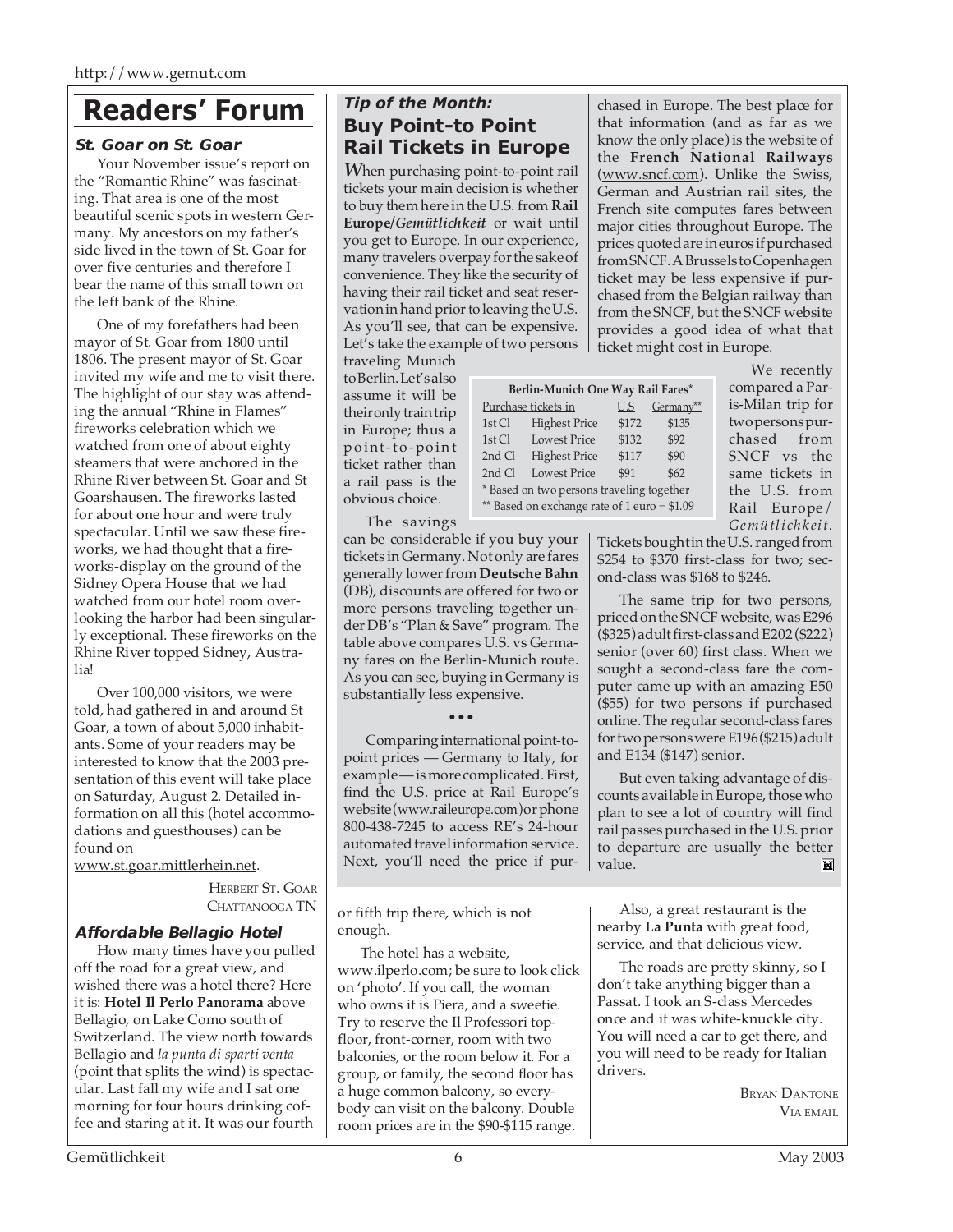#### **Support for Kunststuben**

I was distressed to hear my fellow Texans, the Huegele's, didn't like the "old converted living room" and prices at the two-star **Petermann's Kunststuben**. Admittedly, someone is going to get stuck next to the kitchen door but when we noticed smokers about to be seated at the table next to us last October, the restaurant picked up on our pained expressions and cheerfully rearranged all the fussy American nonsmokers together. We three tables of Americans had a ball celebrating my birthday and lamenting the prices in Switzerland (but we found our food exceptional).

Don't go to the starred restaurants for reasonable rates. The Red Guide has two other categories for great tasting local food and high value/reasonable prices. As to setting, the only "non living room" setting among the two dozen starred restaurants we've been to is the **Hotel De Ville** at Crissier which was the town hall. By the way, there are now *12* two-star restaurants in Switzerland.

> ROLAND D. FREEMAN DALLAS, TX

#### **It Ain't a Grape**

As a wine enthusiast, I particularly enjoyed your "Dear Subscriber" column in the April 2003 issue.

My passion for interesting wine combined with my passion for Switzerland has given me a bit of specialized knowledge about Swiss wines in general, and of the wines from the Valais in particular. Consequently I happened to notice a common misconception in the following paragraph towards the end of the article.

"I particularly enjoy the light red wines of the Valais. Dôle is the predominant grape and you'll see it on every menu in a range of prices."

Actually Dôle is not the name of the grape variety. It's the name of a specific kind of wine from Valais that's either 100% Pinot Noir or a blend of mostly Pinot Noir with Gamay. See, for example, the description at www.swisswine.ch/english/gloss.

"Dôle - The well-known red wine from Valais, made either from pure

### **Red Guides Identify Good, Cheap Hotels**

*O*ur favorite guidebook, the **Michelin Red Guide** series is on the street and there are two major changes. The first will have little impact on most North American guide users but the other we see as a boon to independent travelers.

Let's start with the less important one. The guides now offer brief descriptions for each hotel and restaurant listed. That's the good news; the bad news is they're in the language of the region. Lugano listings, for example, are in Italian, Zürich's descriptions are in German and in Geneva they're in French. Fortunately, translations of these descriptions are available at Michelin's outstanding travel planning site, www.viamichelin.com.

The change makes for bigger books. The Swiss guide is now 566 pages vs. 468 in 2002. The German guide has gone from 1269 to 1615

The other guide upgrade is major news to the cost-conscious traveler. It's the introduction of the "Bib Hotel" designation, modeled after the "Bib Gourmand." Using the icon of a blue Bibendum (the Michelin Man) with his head on a pillow, this great new feature identifies hotels with a "warm welcome and good standards

Pinot Noir, or from a blend of at least 85% Pinot Noir and Gamay (with the former dominant) plus other authorized red grapes grown in Valais."

The "at least 85% Pinot Noir" part may be marketing hype. I believe the actual regulation is that a blend must be at least 51% Pinot Noir before it may be labeled Dôle. If the proportion of Pinot Noir is less than that then it's called Goron in Valais (but only in Valais).

 The same kind of blend is called by other names in other Swiss cantons. In Vaud it's called Salvagnin, but sometimes is labeled as "Pinot Gamay."

Whatever they call it, I always enjoy it !

If you would like to sample the

of comfort and service" charging less than 90 euros (\$97) in Germany and CHF 176 (\$127) in Switzerland, for a double or twin room. There are some 240 Bib hotels in Germany and 85 in Switzerland.

The Bib symbol is placed under the hotel's listing in the main pages and also spotted on the maps at the front of the book used to highlight special hotels and restaurants.

It was always relatively easy to find reasonably priced accommodations in the Michelin listings but, other than the fact that Michelin includes no hotels it does not recommend, there was no hint as which were the best. Now with the new Bib Hotel designation — and using the handy front-ofthe-book map pages — it will be rather simple to locate a good, moderatelypriced hotel near wherever you happen to find yourself.

Because of their low rates, most Bib Hotels are located in smaller towns. A notable exception is in one of the most expensive cities in our coverage area, Geneva. There, the **Hotel Bel Éspérance** is both a *Gemütlichkeit* "editor's choice" (Dec. 02/Jan. 03) and a Michelin "Bib Hotel." Double rooms start at CHF 140 (\$101).

In the months ahead we'll be reviewing a number of these value hotels. M

maximum number of Valaisian wines for the lowest cost, I recommend you plan a visit to Sierre some year during the first weekend of September for the **Vinea** event. This year it's Sept. 6-7. See www.vinea-sierre.ch. They close about four blocks of the main street in the town center for two days, pitch about 30 canopies down the middle of the street, each with long tables in a square on the four sides, and pour some of the best wines in the canton. The entrance fee is only CHF 30 (\$22), and covers all day both Saturday and Sunday. It's an amazing bargain. About 100 vintners from all over Valais (and only Valais) are usually there, and each one offers samples of multiple wines, including many of the exceptional red and white specialty wines pro-